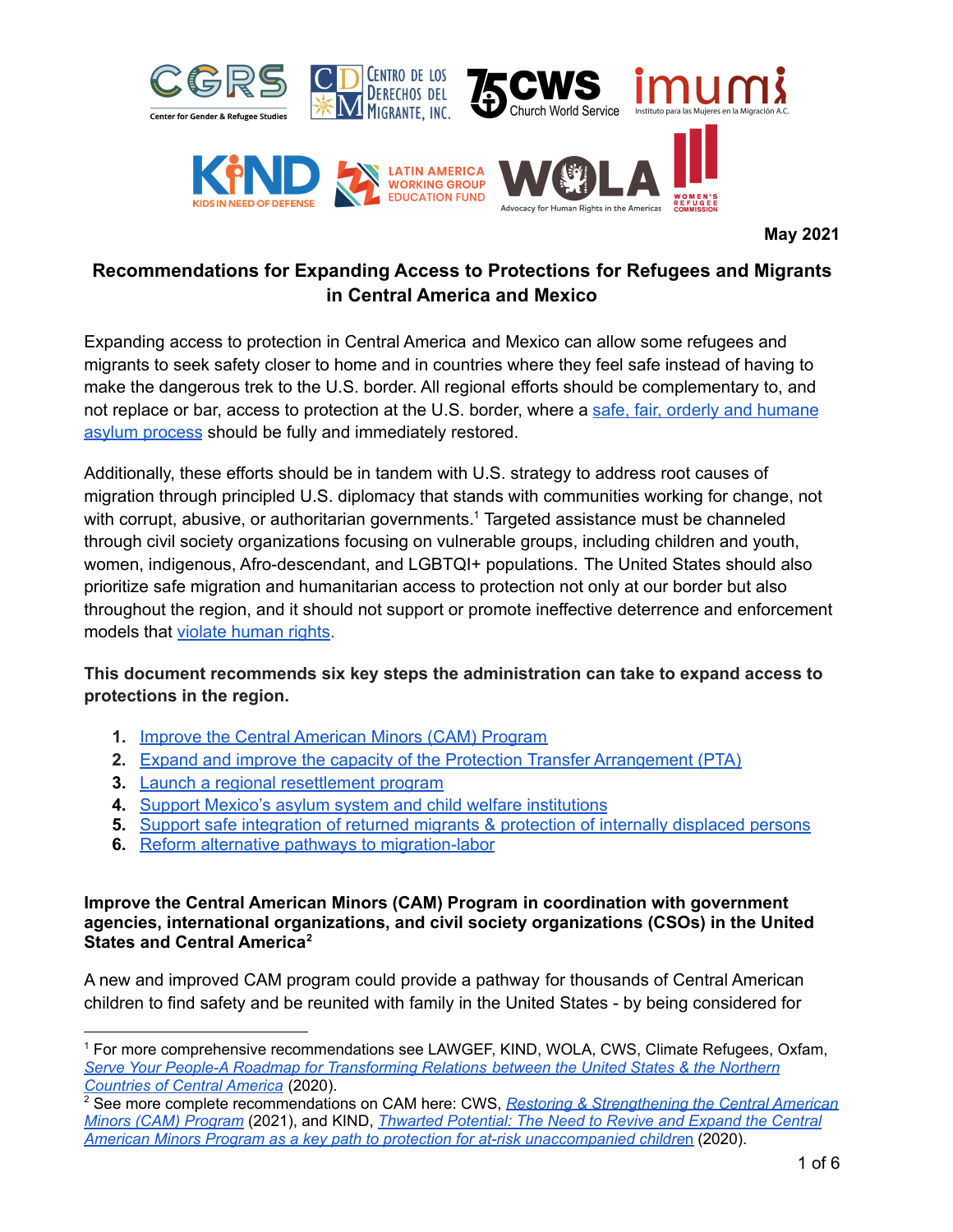resettlement, or alternatively, parole - without having to embark on dangerous journeys. However, the reimplementation of the program should remain a complementary path to protection and not restrict access to asylum, other humanitarian protections, and existing protections for unaccompanied children who arrive at the U.S. border. We recommend the following Improvements to the program:

- Commit sufficient resources via the State Department and DHS to maintain the program in the long term, allocating funding for both service providers working with CAM applicants, and CAM applicants themselves. The goal is to complete the process more quickly than the year, or longer, that it took to process cases before the previous administration terminated the program.
- Remedy harm caused by CAM's termination, for example by providing protection to parents and loved ones in the United States reunifying with CAM participants to ensure that children brought to the United States under the program are not at risk of family separation. Also, extend CAM to cover additional individuals in need of protection, such as those who would have been eligible when CAM ended but have since aged out.
- Expand the eligibility criteria that was limited to children with a parent or stepparent with certain immigration status, to include all children in need of international protection with a relative in the United States
- Ensure a child-friendly process including legal orientation and legal representation, including during interviews, for all children and for other applicants as the program expands.
- Increase capacity to process emergency cases in an expedited manner, ensuring safe shelter and/or evacuation.
- Implement risk-assessment protocols to protect applicants as much as possible, including increasing accessibility for potential applicants who do not live in the capital cities, are from rural communities, are indigenous or Afro-descendant, do not speak Spanish, or have disabilities.
- Ensure that the maximum number of Central American children can be considered for resettlement by raising both the annual refugee ceiling and the allocation for Latin America and the Caribbean via presidential determination.
- Ensure CAM program parolees are eligible for Office of Refugee Resettlement (ORR) services and have opportunities to adjust to lawful permanent residency and be reunited with other family members.

## <span id="page-1-0"></span>**Expand and improve the capacity of the Protection Transfer Arrangement (PTA) to resettle individuals and families from Guatemala, Honduras, and El Salvador who are in immediate danger**

The PTA functions through collaboration between CSOs and UNHCR in Guatemala, Honduras and El Salvador to identify families and individuals in need of immediate protection and then transfer them temporarily to Costa Rica before eventual resettlement. We recommend the following improvements to the PTA:

● Increase existing State Department PRM funding for UNHCR to facilitate expansion and improvements within the program.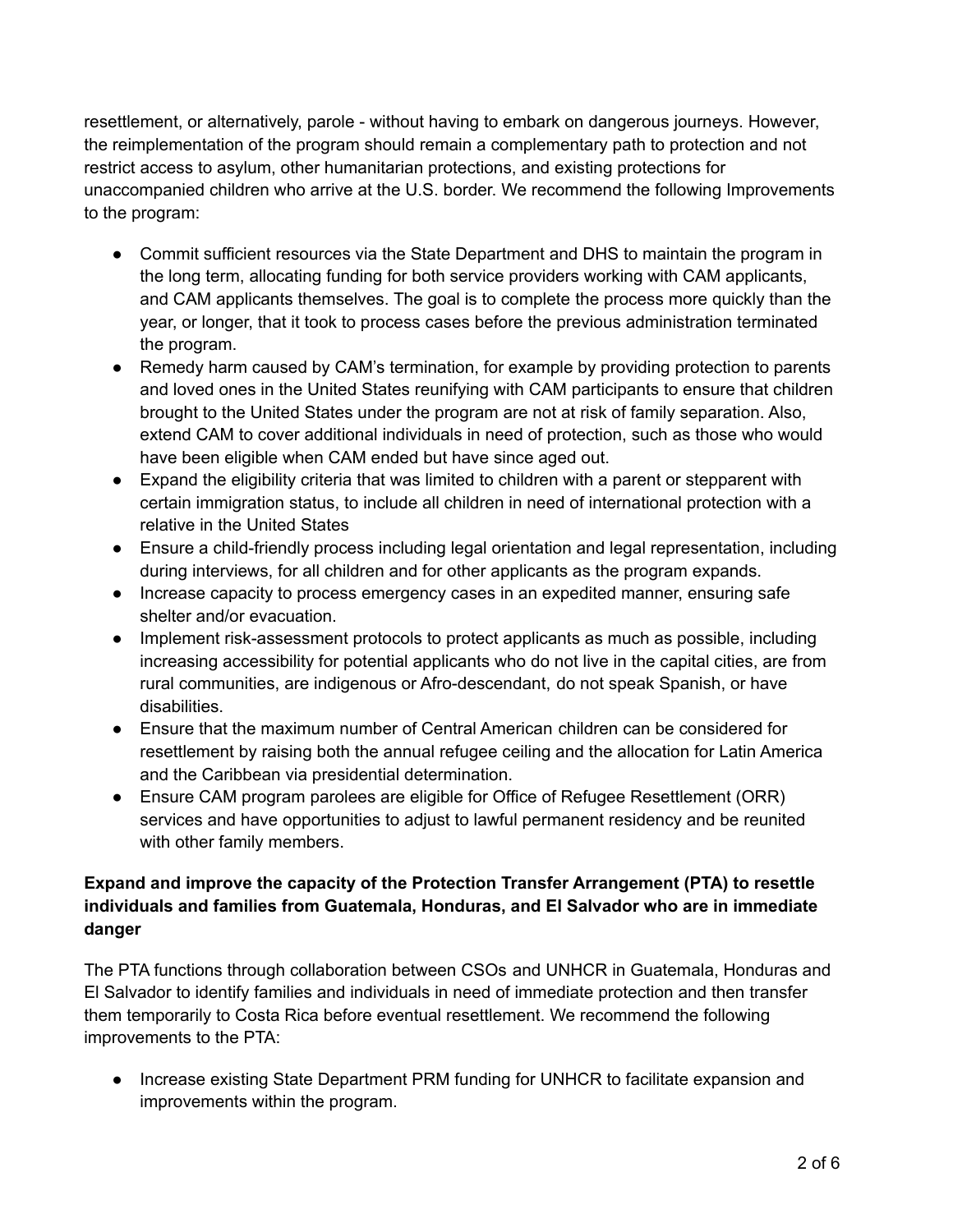- Support national NGOs with expertise working with diverse populations both in capitals and rural communities - to build institutional capacity and know-how to establish referral systems, conduct risk-assessment, and apply resettlement criteria so that cases that are referred are viable for U.S. resettlement.
- Ensure, in coordination with UNHCR, that individuals and families who are evacuated to Costa Rica or another country prior to resettlement are processed swiftly, limiting their time in third countries as much as possible in order to improve their safety, wellbeing, health, and long-term outcomes.
- Support UNHCR to increase capacity in Costa Rica, or other third transit countries, to host a higher number of individuals able to wait there, while ensuring prompt processing.
- Explore, in conjunction with UNHCR, other transit countries beyond Costa Rica to diversify options for third country resettlement.
- Use diplomacy to encourage other countries in the hemisphere to resettle refugees. The pool of resettlement countries should be expanded beyond Australia, Brazil, Canada, and Uruguay.

#### <span id="page-2-0"></span>**Launch a regional resettlement initiative**

We recommend that a regional resettlement program include the following elements:

- Scale refugee adjudications significantly for persons from Honduras, Guatemala, and El Salvador who have fled their home countries. Such an initiative should resettle vulnerable cases, including unaccompanied children, women at risk, LGBTQI+ persons, and refugees facing acute danger or risk in the country where they are currently staying.
- Identify extremely urgent protection cases inside Guatemala, El Salvador, and Honduras via the State Department, DHS, and international organizations. However, given the acute security risks for this population, "in-country" efforts should remain limited unless there is an expansion of support for the emergency transfer of people in danger. Further, these efforts should never be used as a justification for preventing people from fleeing their countries or seeking asylum where they feel safe.
- Create a priority 2 resettlement category for nationals from refugee sending countries like Honduras, Guatemala, El Salvador, and Haiti, especially those with family (regardless of status) in the United States.
- Expedite pending Priority 3 or follow-to-join cases to reunify with family members already resettled in the United States.
- Restore and expand programs like the Cuban/Haitian Entrant Program (CHEP). Humanitarian parole - a tool the administration has used for Cubans and Haitians through the CHEP program - could serve as a model to support other populations.

Offices or locations opened to implement a resettlement strategy or to process visas should not be confused with - or characterized as - "safe zones" (areas that have proven to be unsafe for people fleeing harm), nor should they be used as a measure to restrict freedom of movement. Refugee resettlement efforts in Central America or the Caribbean should not replace the resettlement of refugees from other parts of the world, and the United States should resettle refugees from various parts of the world commensurate with global needs.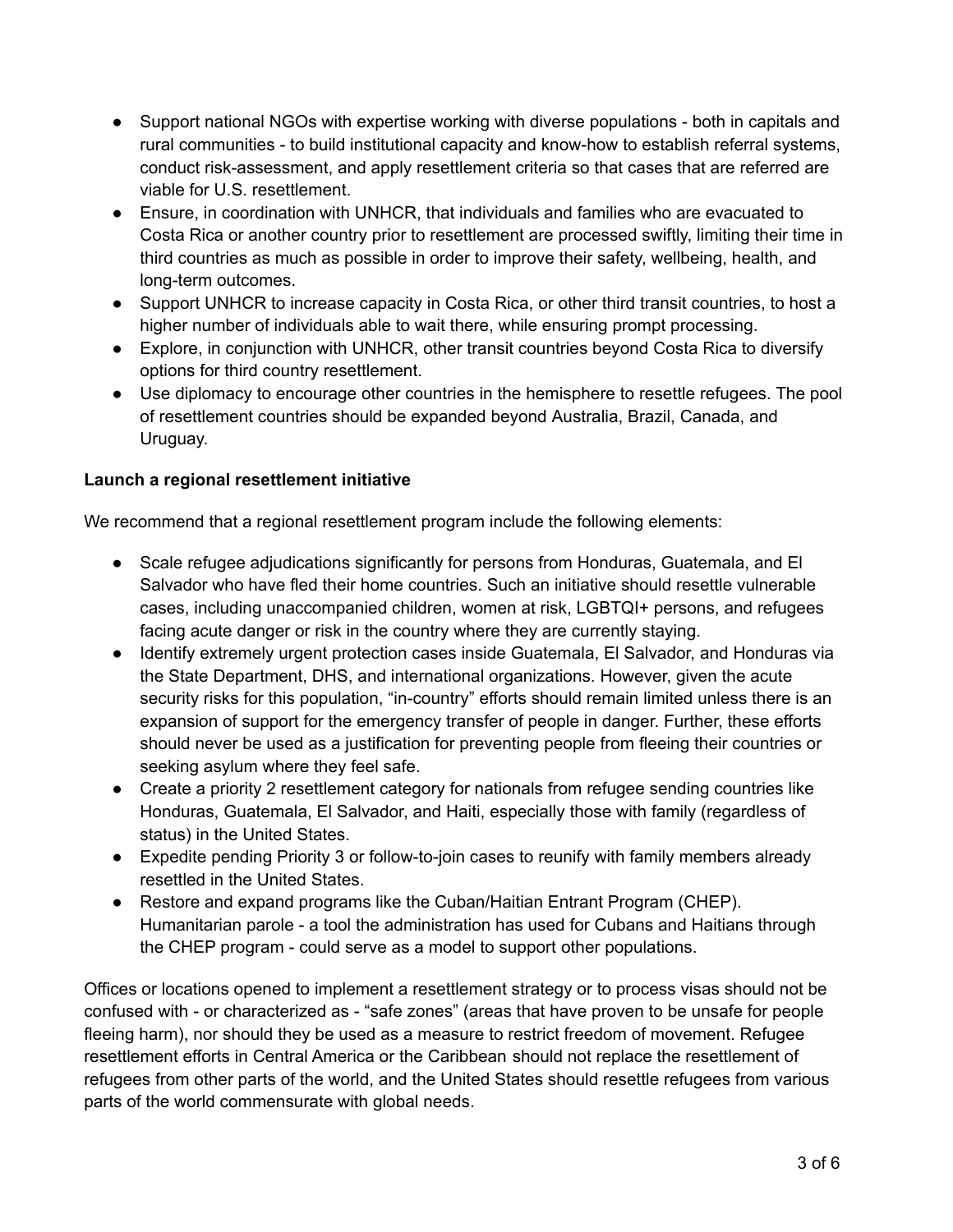#### <span id="page-3-0"></span>**Support Mexico's asylum system and child welfare institutions while urging the government to commit its own resources to expand its asylum system, strengthen its adjudication processes, and build up institutions that protect migrant children 3**

While the U.S. Government should support also the work of UNHCR and CSOs to strengthen the asylum systems of different countries - such as Costa Rica, Belize, and Panama - Mexico has continued to receive a growing number of asylum seekers from Central America and other parts of the world, necessitating the urgent expansion and improvement of its asylum system. Via the State Department, the United States could support the strengthening of Mexico's asylum system and institutions that protect migrant children in the following ways:

- Collaborate with the Mexican government, UNHCR, and CSOs to increase the availability of information on how to access asylum in Mexico; build the capacity of migrant shelters; expand access to legal assistance for asylum claims; provide asylum seekers with temporary cash assistance during the processing of their claims; expand staff capacity at Mexico's refugee agency (COMAR) to reduce the current backlog and expedite processing times and geographic coverage at points of entry and airports; train COMAR asylum officers in best practices for interviewing applicants - including children, women, families, and LGBTQI+ populations - and processing applications; foster language access initiatives for non-Spanish speaking applicants, including for Haitians and Indigenous applicants; facilitate alternatives to detention; and expand relocation and integration initiatives that bring asylum seekers from Mexico's southern border to safer cities that offer better employment options.
- Encourage Mexican authorities to make meaningful enforcement reforms and remove barriers to access asylum. U.S. assistance should also move towards increasing accountability, professionalization, and curtailing corruption within Mexico's *Instituto Nacional de Migración* (INM) and Customs agencies, as well as limiting the participation of the National Guard (*Guardia Nacional*) in immigration enforcement within Mexico.
- Increase technical and financial assistance to Mexico's child protection entities such as the National System on Child Protection (SIPINNA), the National Child Welfare Agency (SNDIF), and federal and local child protection offices (*procuradurías de protección*) to ensure that the rights of migrant children are protected and best interests determinations are carried out resulting in meaningful protection. 4
- Work with the Mexican government to create a mechanism by which unaccompanied and separated migrant children in the custody of the Mexican authorities can be safely transferred to U.S. officials to reunite with family members and seek protection in the United States when local child protection authorities determine that it is in the best interest of the child. The U.S. Government should also work with Mexico to establish a resettlement mechanism for unaccompanied children granted refugee status in Mexico, but who have family in the United States, to be resettled and reunified with their families as refugees (i.e. with recognized refugee status) in the United States.

<sup>3</sup> See Asylum Access, IMUMI, and WOLA, *Key Issues on Access to Asylum in Mexico, [Protections](https://www.wola.org/analysis/key-points-migration-march-2021/) for Migrant Children, and U.S. [Cooperation](https://www.wola.org/analysis/key-points-migration-march-2021/)* (March 2021)

<sup>4</sup> See KIND, *Policy [Recommendations](https://supportkind.org/resources/policy-recommendations-to-improve-protections-for-migrant-children-in-mexico/) to Improve Protections for Migrant Children in Mexico* (May 2020)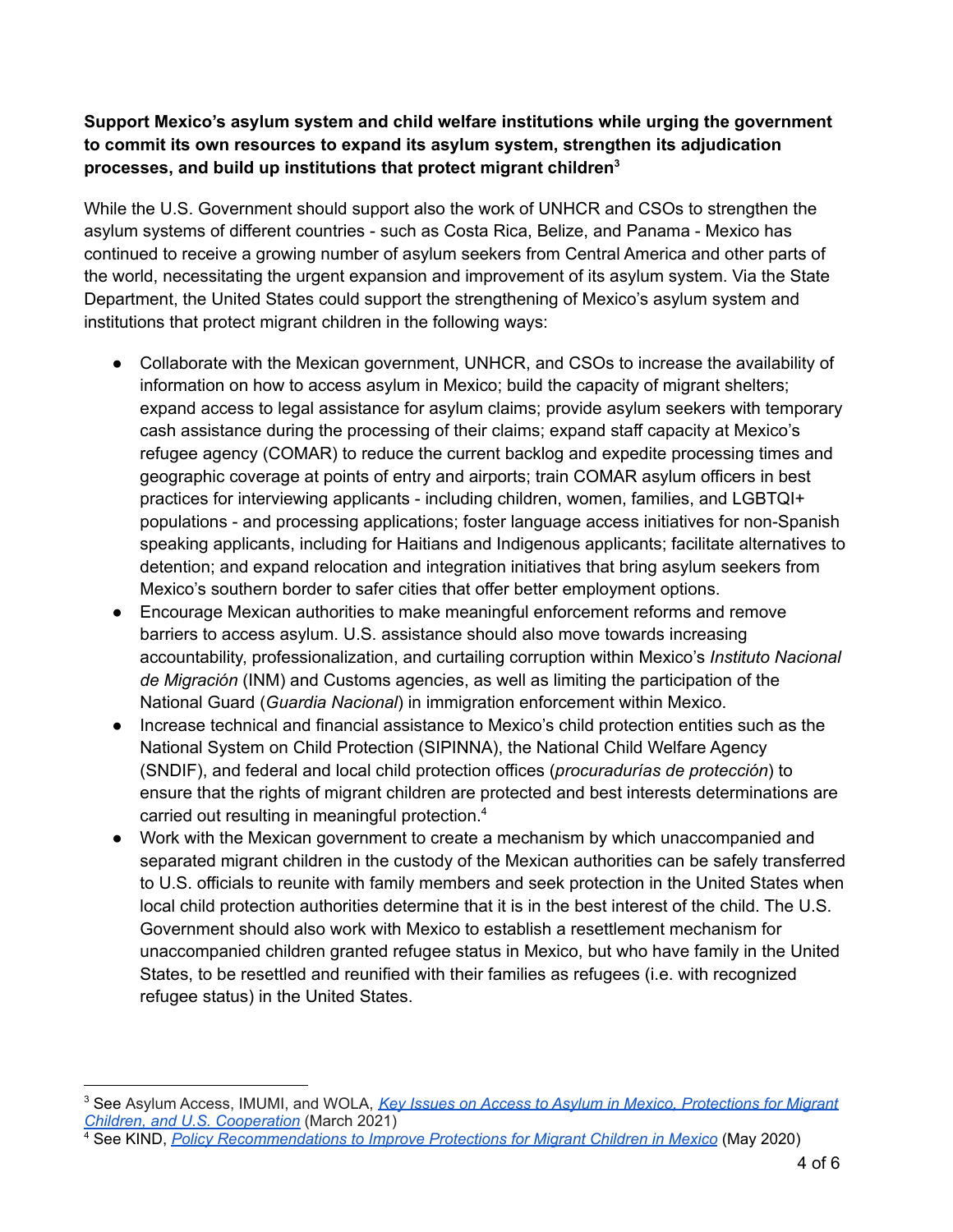#### <span id="page-4-0"></span>**Support the safe integration of returned migrants & protection of internally displaced persons (IDPs)**

Deportations from the United States should be halted while the public health emergency continues and until there is demonstrated evidence of diminished cases and community transmission of COVID-19. During this time, individuals with final orders of removal should instead be released safely under orders of supervision into the community and allowed to shelter in place with their families and friends. Once the conditions have been met for safe repatriation and conditions are deemed safe for individuals to return to their countries of origin, the U.S. Government should support safe and holistic repatriation, as well as sustainable reintegration. We recommend that a comprehensive approach to repatriation and reintegration include the following:

- DHS should comply with existing repatriation agreements between the United States and countries where migrants are being returned to, and adhere to established intergovernmental guidelines and protocols. DHS should ensure individuals are screened for protection and provided adequate access to due process, including legal representation and a fair hearing or proceeding prior to completing any removal order. DHS must provide all migrants being repatriated with clear information about repatriation and their rights throughout the process.
- The State Department and USAID should focus initiatives and support investments beyond the infrastructure and maintenance of reception centers where migrants are returned. While important, these reception centers are not equipped to provide specialized attention, longer-term protection or reintegration services that are necessary for creating safe conditions for individuals to remain in their communities. Support for reintegration initiatives should be channeled to frontline faith and civil society organizations and be invested in direct services for returned individuals and in community development solutions.
- The State Department should encourage partnerships between governments, international organizations, and CSOs. CSOs should always be present at government-run reception centers to evaluate conditions and identify individuals with specialized assistance and protection needs.
- State Department programs to support the reintegration of deported migrants should be culturally appropriate and language accessible, and include services such as medical and psychosocial trauma screening, as well as access to identity documents, job and vocational training and placement opportunities, and support services for the entire family. Programs should emphasize long-term community development such as training for microenterprise opportunities. Services for returning children should be child-centered and include case management, educational, psychosocial, and counseling support.

The United States can help support the needs of internally displaced persons (IDPs) in Mexico and Central America through the following actions:

- The State Department should encourage the governments of Mexico and northern Central America to assume their responsibility to protect IDPs, and support the national appropriation and ownership of IDP protection.
- Support programs via the State Department and USAID that provide for safe shelter of IDPs, and the scaling of internal displacement relocation and protection programs, and other faith and civil society-led IDP protection programs.